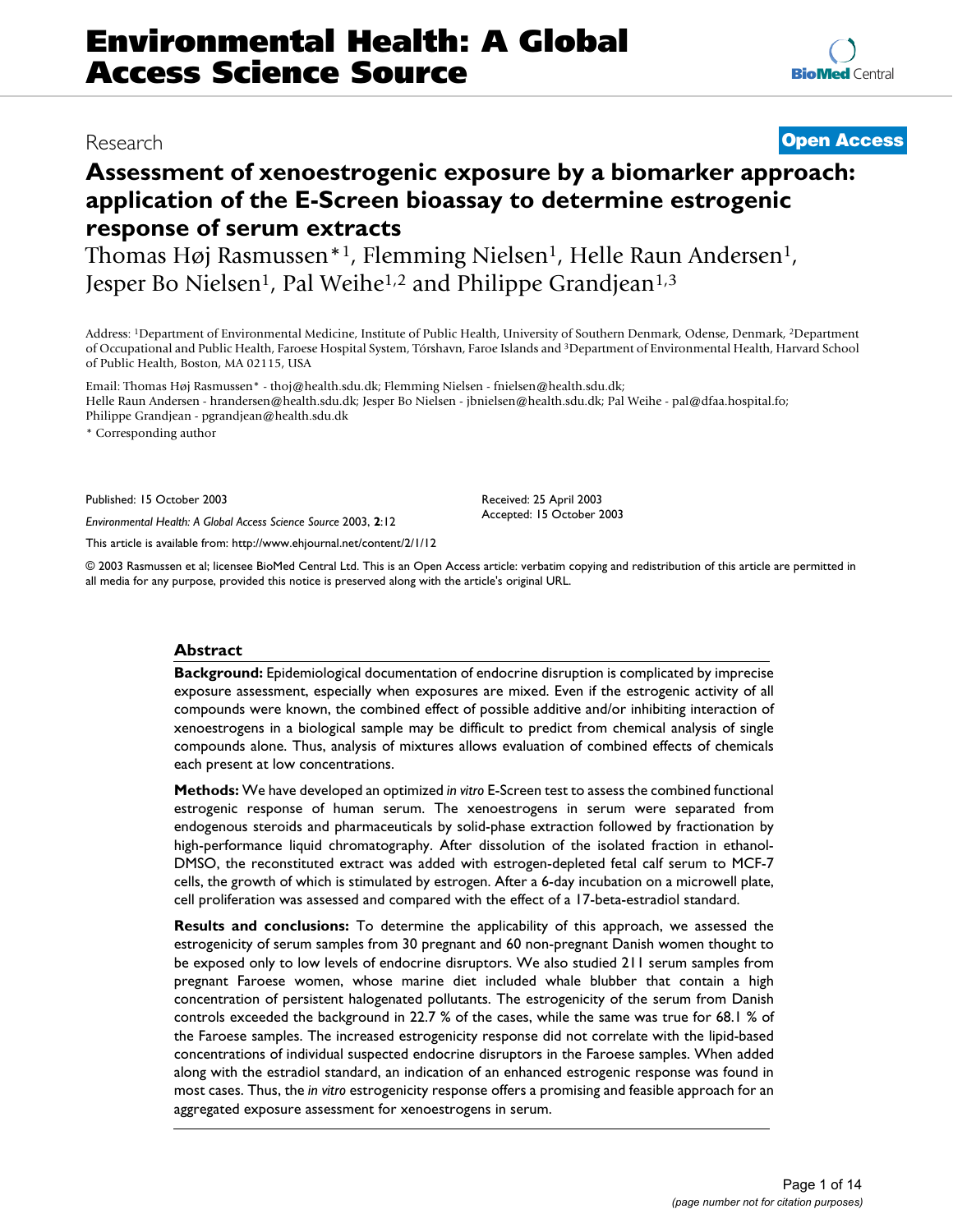### **Background**

Epidemiological research on endocrine disruption is hampered by difficulties in assessment of mixed exposures. A limited number of environmental chemicals have been characterized with regard to hormonal effects, but the effect of complex mixtures is virtually unknown. A promising approach to assess the combined functional estrogenic response in a serum sample was published by Sonnenschein, Soto and coworkers in 1995 [1]. This approach has been further developed and refined by research groups in the US [2], in Denmark [3] and in Spain [4].

Although logical and highly attractive, methodological difficulties must be overcome. Endogenous and pharmaceutical estrogens must be removed to avoid interference with effects caused by environmental chemicals. However, any pretreatment procedure must at the same time preserve the environmental chemicals of interest. Due to similar characteristics of the exogenous compounds that may bind to the estrogen receptor, this conflict is unlikely to be resolved in an ideal way. Pretreatment procedures are limited to physicochemical procedures that will not necessarily reflect the origin of the compounds and their physiological properties. Fortunately, many xenoestrogens identified so far are generally lipophilic, thus suggesting that a separation based on lipophilicity may constitute a feasible compromise.

We have refined and modified the original biomarker method [1] by *i*) introducing solid-phase extraction (SPE) of the serum sample with a newly developed SPE-polymeric sorbent that exhibits both hydrophilic and lipophilic retention characteristics [5], thereby ensuring extraction of a wider range of compounds according to polarity, *ii*) using a modified high-performance liquid chromatography (HPLC) gradient that covers the midpolar area for collection of the early lipophilic fraction before elution of endogenous estrogens, oral contraceptives and metabolites, and *iii*) applying a modified E-Screen bioassay [6] that requires smaller amounts of serum extract and exhibits an increased ability to detect low-potency estrogenic compounds.

This methodology was applied on a substantial number of endogenous hormones, oral contraceptives, and a wide range of environmental pollutants known to be present in human serum. The information on specific retention times was used to optimize the HPLC separation procedure to include major xenoestrogens, while excluding interfering substances.

The biomarker method was used to assess the xenoestrogenic response of serum samples from 211 pregnant Faroese women (34th week). This group had a high level

of endogenous estrogens due to pregnancy, and, at the same time, a complex, mixed dietary exposure to xenoestrogens, including PCBs and other persistent halogenated pollutants that mainly originate from pilot whale blubber and fish [7,8]. A large number of halogenated organic pollutants are known to occur in biological matrices [9–13], but the quantitatively dominating environmental pollutants identified in human samples are the major *p,p'*-DDT metabolite, *p,p'*-DDE, and the PCB congeners 2,2',3,4,4',5'-hexachlorobiphenyl (PCB138), 2,2',4,4',5, 5'-hexachlorobiphenyl (PCB153), and 2,2',3,4,4',5,5' heptachlorobiphenyl (PCB180), whereas the hydroxylated metabolites of PCBs are dominated by 4-OH-2,2',3,4',5,5', 6-heptachlorobiphenyl (4-OH-CB187) [8,9,12,14].

# **Methods**

### *Materials*

All media ingredients were purchased from In Vitro A/S (Fredensborg, Denmark) except insulin, sulforhodamine B (SRB), 2-amino-2-(hydroxymethyl)-1,3-propanediol (Tris base), trichloroacetic acid (TCA), dimethylsulfoxide (DMSO) Hybri-Max® (99.7 % purity) that were purchased from Sigma (St. Louis, MO, US) and gentamicin sulfate (DuraScan, Odense, Denmark). The charcoal/dextrantreated fetal calf serum (CT-FCS) batch originated from the same lot (Lot No. 416632) as the untreated batch (Biological Industries, Beit Haemek, Israel), and was used in all experiments. The estrogen antagonist ICI 182,780 (ICI) was kindly provided by Astra Zeneca (Cheshire, UK). 17-beta-estradiol (E2), *o,p'*-DDT, *p,p'*-DDE, estrone, estriol, 16α-hydroxyestrone, progesterone, cholesterol, 5α-dihydroprogesterone, 17α-hydroxypregnenolone, androstenedione, dehydroepiandrosterone, 17α-hydroxyprogesterone were provided by Sigma (St. Louis, MO, US). Androsterone and 5α-dihydrotestosterone were obtained from Steraloids Inc (Newport, RI, US). Testosterone and ethanol 96 % were obtained from Fluka (Buchs, Switzerland). β-HCH was provided by NSI Solutions Inc (Research Triangle Park, NC, US), methoxychlor, dieldrin, hexachlorobenzene (HCB), PCB105, PCB118, PCB138, PCB153, and PCB180 were provided from Dr. Ehrenstorfer GmbH (Augsburg, Germany). The hydroxylated PCBs, 4-OH-CB107, 4-OH-CB146 and 4-OH-CB187, were kindly provided by Dr. Aa. Bergman (Stockholm, Sweden). Methanol, *n*-heptane, ethyl acetate and isopropanol were of CHROMASOLV® quality and obtained from Riedel-de Häen (Seelze, Germany), and 2,2,4-trimethylpentane was from Aldrich (Steinheim, Germany).

### *Serum samples*

A cohort of 547 mother-child pairs was established consecutively at the National Hospital in Torshavn, Faroe Islands, and included women with a wide variation in exposure to persistent environmental pollutants due to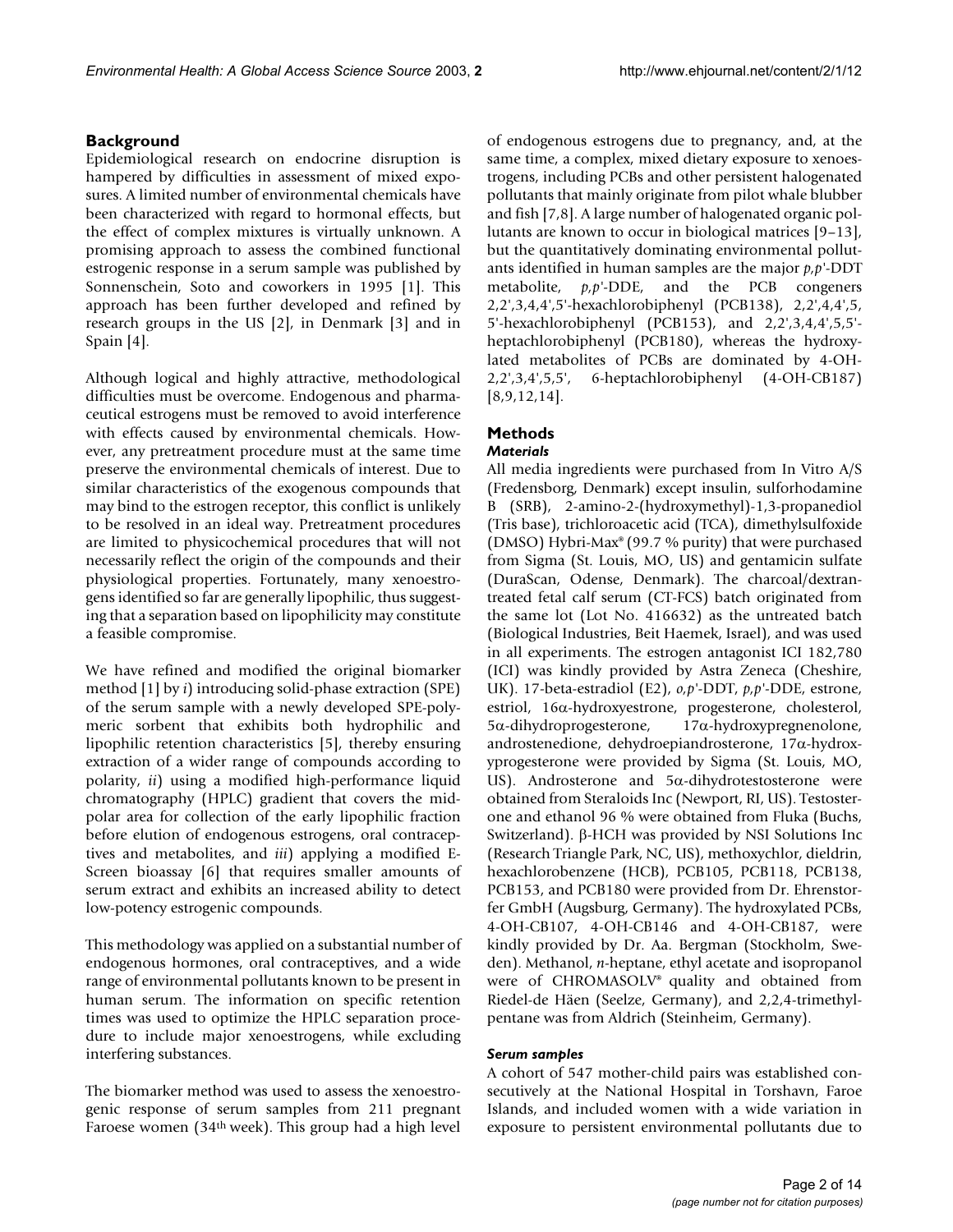differences in age and dietary habits. Maternal serum was collected at the last antenatal hospital visit at the 34th week of pregnancy. Levels of individual exposures to PCBs and related compounds were characterized by analyses of milk collected from the same women 3–5 days after parturition; 211 women were then selected to represent the full range of exposures, with oversampling of subjects with low and high exposure levels.

As the women in this cohort had the same source of exposure (frequent marine food dinners, including pilot whale meat and blubber), the ratios between PCB congeners and related lipophilic pollutants would be expected to vary only little between the samples. The correlation coefficients between lipid-based concentrations of PCB105, PCB118, PCB138, PCB153, PCB156 or PCB180 and *o,p'*- DDT, *p,p'*-DDE, HCB or trans-nonachlor were 0.90–0.95 (as also observed previously [15]), but milk lipid concentrations were used in this paper, as the higher fat content of milk would render these analyses more precise.

The cohort of Danish women consisted of 30 pregnant  $(12<sup>th</sup> – 38<sup>th</sup> week)$  and 60 non-pregnant anonymous volunteers. Although we did not have exposure information for these women, the absence of whale blubber from the diet and the low-level exposures to persistent organohalogen compounds in Scandinavia suggest that they be considered controls for comparison with the Faroese cohort.

#### *Serum extraction method*

Solid-phase extraction was used to extract xenoestrogens from serum. Four mL serum was applied to an OASIS HLB 6 cc 500 mg extraction cartridge (Waters, Milford, MA, US) placed in a Vac Elute SPS 24 Vacuum Manifold (Varian, Harbor City, CA, US). Each cartridge was conditioned with 3 mL methanol followed by 3 mL Milli-Q water prior to application of the serum. The serum was allowed to elute slowly (without applied vacuum) through the cartridges and dried with applied vacuum. The extracted compounds were eluted by 3 mL of methanol followed by 2 mL ethyl acetate into an extraction tube, and evaporated at 40°C under a gentle nitrogen stream. The remaining aqueous phase in the extraction tube was further extracted three times by 1 mL *n*-heptane/ethyl acetate (1:1, vol/vol) and centrifuged at 1000 *g* in 10 min. Following extraction, the three supernatants were pooled in a new centrifuge tube, evaporated and reconstituted in 125 µL *n*-heptane/ ethyl acetate (9:1, vol/vol). An aliquot of 100 µL was injected into the HPLC system.

### *Apparatus and chromatographic conditions (HPLC and GC)*

High performance liquid chromatography separation of the extracted compounds was performed using a LaChrom HPLC system consisting of a L-7100 HPLC pump, a L-7200 Auto Sampler, a L-7400 UV-detector, a L-7450 Diode-array Detector, a L-7350 Column Thermostat and a D-7000 Interface Module (Merck, Darmstadt, Germany). Defined fractions of the mobile phase were collected by an L-7650 Fraction Collector (Merck, Darmstadt, Germany). The system was equipped with a LiChrospher Silica 60 (5  $\mu$ m) 250 × 4.6 mm column (Merck, Darmstadt, Germany). Elution of the compounds was performed using the gradient system: 0 – 18 min: 90 % mobile phase A (100 % *n*-heptane) and 10 % mobile phase B (methanol/*n*-heptane/ isopropanol (45:40:15, vol/vol/vol)); 18 – 22 min: gradient to 50 % A and 50 % B; 22 – 26 min: gradient to 100 % B; 26 – 28 min: 100 % B; 28 – 33 min: gradient to 90 % A and 10 % B. 33 – 35 min: 90 % A and 10 % B.

Gas chromatography (GC) was performed on a Hewlett-Packard 6890 GC equipped with a  $\mu$ -ECD and a 7683 series injector. Separation was performed on a HP-5MS capillary column (30 m  $\times$  0.25 mm, 0.25 µm film thickness).

### *Preparation of samples for E-Screen bioassay*

Prior to each analysis the retention time of a standard mixture, including 5α-dihydroprogesterone, testosterone and estrone, was used to control and adjust time windows for collection of the HPLC fractions.

The fractions were collected in glass tubes and evaporated to dryness at 40°C under a gentle nitrogen stream. The dried sample was reconstituted in 20 µL EtOH/DMSO/ Milli-Q water (50:10:40, vol/vol/vol) by vortexing for 30 sec. Then 200 µL CT-FCS was added and again the content was mixed by vortexing. The sample was divided in two aliquots of 100  $\mu$ L in polypropylene tubes; tube A and B. To tube A, 900 µL estrogen-free medium was added. From this solution, aliquots of 200  $\mu$ L and 100  $\mu$ L were transferred to new polypropylene tubes containing 800 µL and 900 µL estrogen-free medium, respectively. To tube B, 900 µL estrogen-free medium supplemented with 10 pM E2 was added, after which aliquots of 200 µL and 100 µL were transferred to new polypropylene tubes containing 800 µL and 900 µL estrogen-free medium supplemented with 10 pM E2, respectively. Thus, all serum samples were analyzed as undiluted samples and as 5- and 10-fold dilutions as well as with and without E2. Prior to the analysis, it was confirmed that the solvent concentration (0.5 % ethanol and 0.1 % DMSO) in the final samples did not affect cell proliferation. Sterile filtering of the samples was unnecessary and the samples were prepared immediately prior to use.

#### *Recovery of xenoestrogens after reconstitution*

Stock solutions of PCB118, PCB153, *o,p'*-DDT and *p,p'*- DDE, either alone or in mixture, were diluted to a final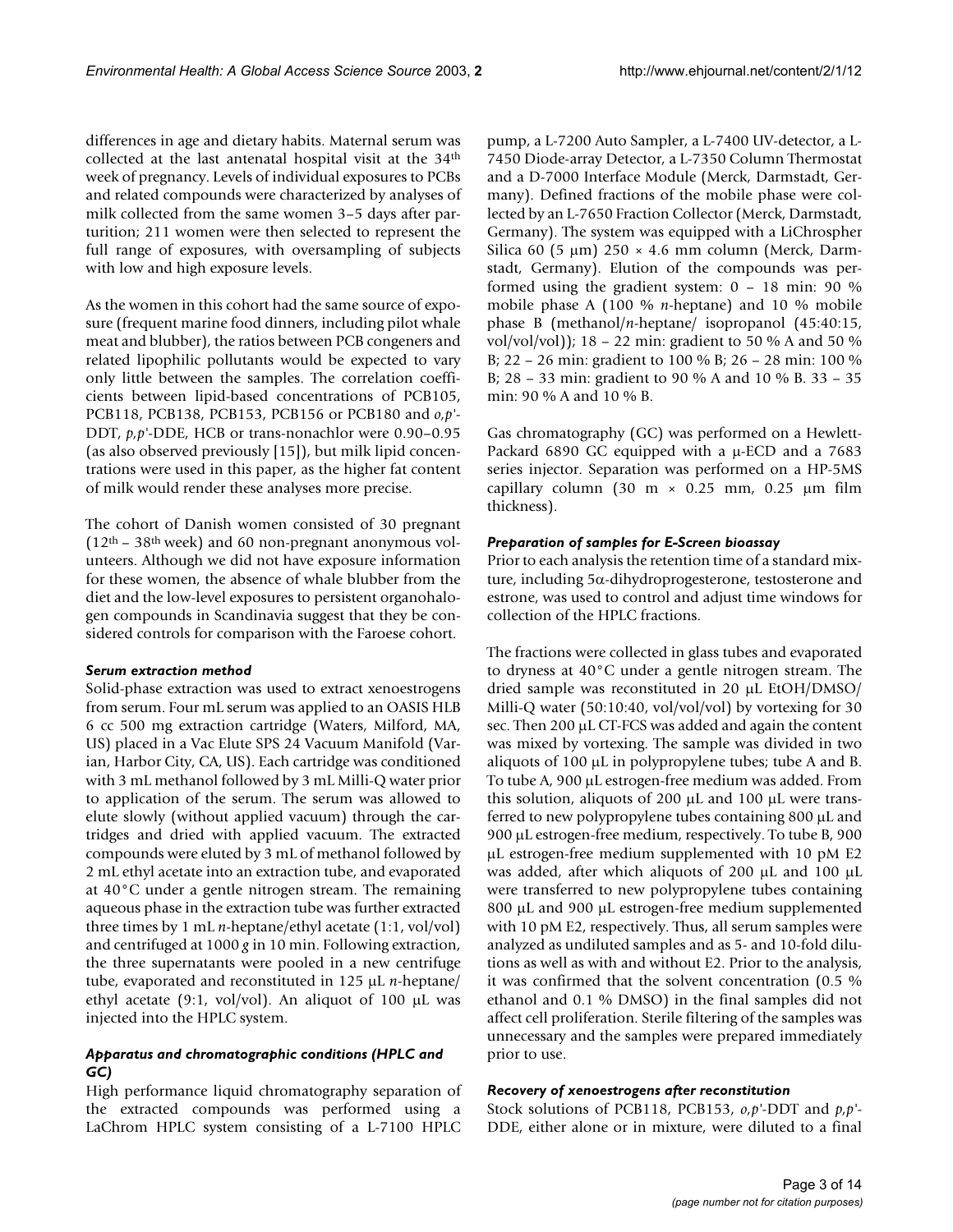concentration of 50 nM in 13 mL HPLC mobile phase (90 % A and 10 % B) in glass tubes. The sample was divided in two aliquots of 6.225 mL (equal to the volume of Fraction-1) in glass tubes; tube 1 and 2. Tube 1 was evaporated to dryness at 40°C under a gentle nitrogen stream. The dried sample was reconstituted in 20 µL EtOH/DMSO/ Milli-Q water (50:10:40, vol/vol/vol) by vortexing for 30 sec. Then, 200 µL CT-FCS was added and again the content was mixed by vortexing. Finally, 1.8 mL estrogen-free medium was added to the vial, after which an aliquot of 2.0 mL was extracted as described for serum samples by Brock et al, 1996 [16] using a Strata 500 mg trifunctional  $C_{18-e}$  SPE column and a Strata 500 mg Florisil Pesticide Residue column (Phenomenex, Torrance, CA). The eluted solvents were collected in a tarred disposable centrifugation tube and evaporated at 30°C under a gentle nitrogen stream to about 0.5 mL. After weighing, the remaining amount was calculated and the volume adjusted to 1000 µL with 2,2,4-trimethylpentane. Tube 2 was evaporated at 40°C under a gentle nitrogen stream to about 0.25 mL. Again, the remaining amount was calculated, and the volume adjusted to 1000  $\mu$ L with 2,2,4-trimethylpentane. The concentration was determined in an aliquot of  $2 \mu L$ by GC analysis.

#### *Microwell E-Screen bioassay*

Stock cultures of MCF-7 BUS cells (passage 113–120) were grown in Dulbecco's modified Eagle's medium (DMEM) containing 10 % FCS supplemented with 4 mM glutamine, 15 mM 4-(2-hydroxyethyl)-1-piperazineethanesulfonic acid (HEPES) and 54 µg/L gentamicin sulfate in an atmosphere of 5 %  $CO<sub>2</sub>/95$  % air under saturating humidity at 37°C. The microwell E-Screen was performed as described in Rasmussen and Nielsen, 2002 [6]. Briefly, cells (4500 cells/well) were seeded in 96-well Nunclon Delta MicroWell plates (Nunc, Roskilde, Denmark) and after 24 hr, samples were added in estrogenfree medium (phenol red-free DMEM containing 10% CT-FCS supplemented with 4 mM glutamine, 20 mM HEPES, 0.1% sodium bicarbonate and 3 µg/L insulin). In each experiment, a standard curve for 1 pM – 10 nM E2 was included. After 6 days, cells were fixed with TCA and stained with SRB, after which bound dye was solubilized with 200 µL Tris base. The absorbance at 492 nm was determined directly in the microwell culture plate using a microplate reader (Dynatech MRX, Chantilly, VA, US).

### *Quantitative evaluation*

#### *Proliferative effect (PE)*

The endpoint of the E-Screen bioassay is the number of cells after treatment compared to the number of cells in a negative control sample (cell treated with estrogen-free medium supplemented with solvent only). Thus, the PE was calculated as the ratio between the maximum cell proliferation achieved with the test sample and with the negative control:

Equation 1 : PE = 
$$
\frac{\text{cell number (test sample)}}{\text{cell number (negative control)}}
$$

#### *Relative proliferative effect (RPE)*

For each test sample the RPE was calculated as suggested by Sonnenschein, Soto and coworkers in 1995 [1] from the PE of the test sample and the PE of 1 nM E2 in the same experiment:

Equation 2 : RPE = 
$$
\left(\frac{\text{(PE}_{\text{test sample}} - 1)}{\text{(PE}_{\text{E2}} - 1)}\right) \times 100
$$

Because 1 nM E2 induces maximum response in the E-Screen bioassay, the RPE describes the ability of the test sample to induce cell proliferation relative to maximum E2-induced cell proliferation. Thus, the RPE describes the efficacy of the test sample relative to that of E2.

However, the PE of 10 pM E2 was used to calculate the RPE of those experiments where mixture effects were studied because this concentration induce one-half of the maximum response. Thus, this RPE describes whether the test sample has enhancing or inhibiting effects on E2 induced cell proliferation, e.g., have RPE values above or below 100 %.

#### *Relative proliferative potency (RPP)*

For each individual compound, the RPP was calculated as suggested by Sonnenschein, Soto and coworkers in 1995 [1] as the ratio between the lowest concentration of E2 that induce maximum response (MOEC<sub>E2</sub>, maximum observed effect concentration) and the lowest concentration of test compound that induce maximum response  $(MOEC_{test\ compound})$ :

Equation 3 : RPP = 
$$
\left(\frac{\text{MOEC}_{\text{E2}}}{\text{MOEC}_{\text{test compound}}}\right) \times 100
$$

Thus, the RPP describes the potency of the test compound relative to that of E2.

The estrogenic response of a serum sample was regarded positive when its RPE value was significantly above background noise, i.e., the variability of negative control values. For the biomarker assay, the background was defined as the mean of solvent-treated controls plus three times the standard deviation.

#### *Statistical analysis*

Concentration-response relationships for individual compounds were based on at least three independent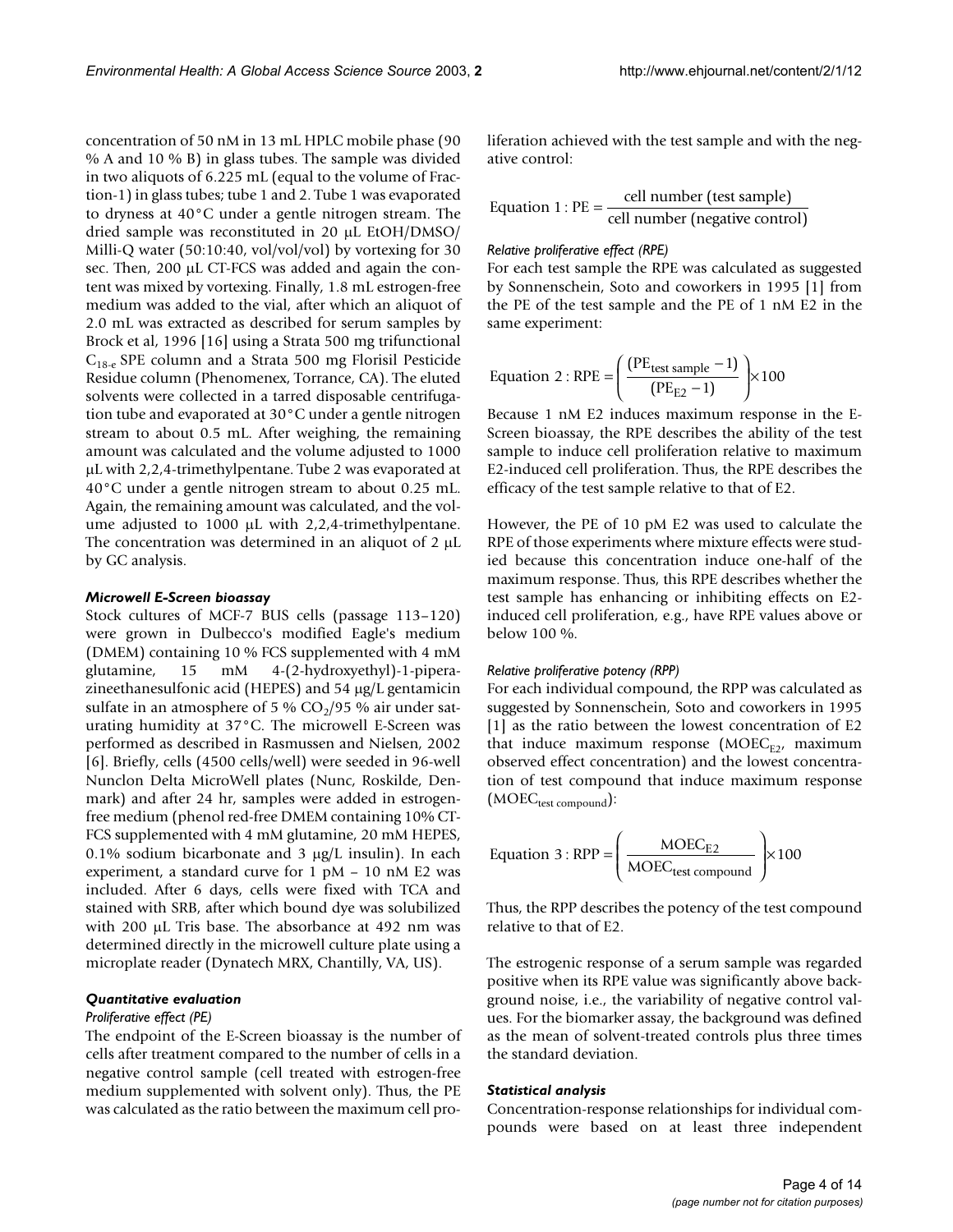experiments. Homogeneity of variance between the experiments was tested by Bartlett's test. The data were logarithmically transformed if necessary before analysis of variance (ANOVA). If the ANOVA test showed a significant difference ( $P < 0.05$ ), the Tukey's Multiple Comparisons Test was used to identify differences between means. Associations between the biomarker response determined in serum and the concentration of environmental pollutants determined in milk were calculated using Pearson correlation coefficients. The data were logarithmically transformed before conducting the analysis.

### **Results**

### *Establishment of HPLC fractions*

The advantage of using normal phase chromatography (NPC), where apolar substances are eluted prior to more polar substances, is obvious for many reasons. A range of identified endocrine disrupters are by nature more lipophilic than the endogenous hormones, and elute therefore prior to the range of hormones and their metabolites in a NPC system. Furthermore, this system utilizes water free eluents, thereby allowing evaporation of solvents at relative low temperatures and thus minimizing the risk of a loss of compounds with low vapor pressure. The use of a gradient system is essential to elute the most hydrophilic substances prior to the next injection.

Eighty-eight compounds (including alkyl phenols, phthalates, PCBs, organochlorine and carbamate pesticides, oral contraceptives, and endogenous estrogens) were used to characterize the HPLC separation (Appendix [see 1]). The compounds were monitored by diode-array detection, and a library based on retention time as well as the UV-spectrum was generated. Calibration curves were produced for solutions of the compounds at several relevant concentrations. Recovery studies were performed by comparing the peak area obtained from a supplemented serum sample, extracted and analyzed as described above, with the peak area obtained from direct injection of an equivalent amount of the pure standard. The recoveries of selected compounds relevant for this cohort study are presented in Table [1.](#page-4-0) The chromatographic conditions were developed in order to elute a wide range of xenoestrogens and other environmental pollutants within the early fractionation period, i.e., before a range of endogenous estrogens, oral contraceptives, and metabolites eluted. Based on the library of specific retention times combined with information on the estrogenic activity, a HPLC fraction (Fr-1) was defined that consisted of the initial 5.5 min of the HPLC eluate. This Fr-1 included the most dominant parent PCB congeners and some of the hydroxylated PCB metabolites in biological extracts, but excluded almost all endogenous estrogens and their metabolites (Table [2\)](#page-4-1).

<span id="page-4-0"></span>**Table 1: Recovery (%) of supplemented organochlorines from CT-FCS after HPLC separation**

| Compound      | <b>Recovery</b> |
|---------------|-----------------|
| o,p'-DDT      | 89              |
| $p, p'$ -DDE  | 85              |
| Methoxychlor  | 76              |
| <b>PCB52</b>  | 61              |
| PCBI18        | 55              |
| <b>PCB153</b> | 67              |
| <b>PCB180</b> | 54              |
|               |                 |

#### <span id="page-4-1"></span>**Table 2: Retention time and estrogenic response of indicative compounds**

| Compound                        | Rt    | <b>MOEC</b>     |                 | <b>RPP</b>      |
|---------------------------------|-------|-----------------|-----------------|-----------------|
|                                 |       | $\mu$ M         | <b>RPE ± SD</b> |                 |
| Endogenous compounds            |       |                 |                 |                 |
| Cholesterol                     | 1.83  | $0.0001 - 10$   | Nonactive       | ٠               |
| $5\alpha$ -dihydroprogesterone  | 4.14  | 10              | $58 \pm 3$      | 0.01            |
| Progesterone                    | 5.03  | 25              | $16 \pm 2$      | 0.004           |
| Pregnenolone                    | 6.07  | 10              | $92 \pm 6$      | 0.01            |
| Androsterone                    | 6.21  | 10              | $97 \pm 3$      | 0.01            |
| $5\alpha$ -dihydrotestosterone  | 6.63  |                 | $64 \pm 5$      | 0.1             |
| Androstenedione                 | 6.80  | 10              | $16 \pm 2$      | 0.01            |
| Dehydroepiandrosterone          | 6.86  |                 | $92 \pm 2$      | 0.1             |
| Testosterone                    | 8.23  | $\overline{10}$ | $34 \pm 5$      | 0.01            |
| Estrone                         | 9.06  | 0.01            | $84 \pm 8$      | $\overline{10}$ |
| 17α-hydroxyprogesterone         | 9.23  | $\overline{10}$ | 7±1             | 0.01            |
| $17\alpha$ -hydroxypregnenolone | 12.78 | $\overline{10}$ | $30 \pm 1$      | 0.01            |
| $17\beta$ -estradiol            | 14.83 | 0.001           | $100 \pm 7$     | 100             |
| $16\alpha$ -hydroxyestrone      | 22.86 | 0.01            | $77 \pm 2$      | $\overline{10}$ |
| Estriol                         | 24.01 | 0.01            | $103 \pm 3$     | $\overline{0}$  |
| Organochlorines                 |       |                 |                 |                 |
| Hexachlorobenzene               | 1.34  | $0.001 - 50$    | Nonactive       |                 |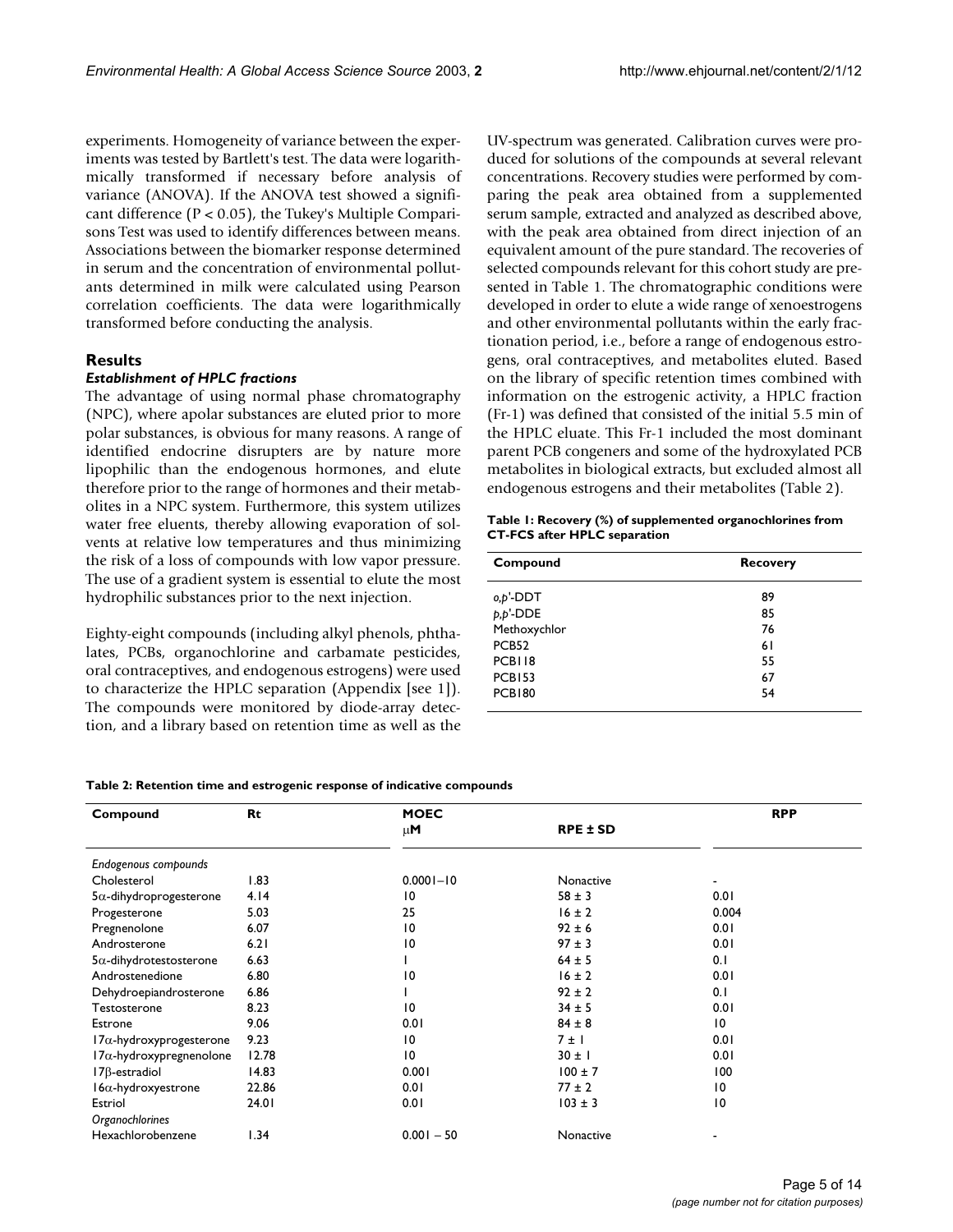| PCB180                         | 40. ا         | $0.001 - 50$ | Nonactive  | $\overline{\phantom{a}}$ |
|--------------------------------|---------------|--------------|------------|--------------------------|
| $p, p'$ -DDE                   | 1.43          | 12.5         | $92 \pm 2$ | 0.008                    |
| <b>PCB153</b>                  | l.48          | $0.001 - 50$ | Nonactive  | $\overline{\phantom{a}}$ |
| PCB138                         | l.49          | $0.001 - 50$ | Nonactive  | $\overline{\phantom{a}}$ |
| $o,b'$ -DDT                    | 1.53          | 6.25         | $96 \pm 7$ | 0.016                    |
| Dieldrin                       | I.75          | 25           | $44 \pm 9$ | 0.004                    |
| Methoxychlor                   | $2.29 + 2.88$ | 12.5         | $57 \pm 8$ | 0.008                    |
| 4-OH-CB146                     | 2.67          | $0.001 - 50$ | Nonactive  | ۰                        |
| 4-OH-CB187                     | 2.67          | 50           | $24 \pm 4$ | 0.002                    |
| 4-OH-CB107                     | 2.70          | $0.001 - 50$ | Nonactive  | $\blacksquare$           |
| $\beta$ -hexachlorocyclohexane | 4.13          | 2.5          | $61 \pm 2$ | 0.04                     |

**Table 2: Retention time and estrogenic response of indicative compounds** *(Continued)*

Abbreviations: Rt, retention time; MOEC, maximum observed effect concentration; RPE, relative proliferative effect; RPP, relative proliferative potency

#### *Recovery of organochlorines after reconstitution*

To evaluate our protocol for reconstitution of dried HPLC fractions in cell culture medium, the recoveries of indicative organochlorines were determined. Stock solutions of PCB118, PCB153, *o,p'*-DDT and *p,p'*-DDE were diluted to 50 nM in HPLC mobile phase. The samples were evaporated to dryness and reconstituted using our protocol described for reconstitution of serum samples, followed by determination of the concentration by GC analysis. The concentration was concomitantly determined in control samples, and, since the specific recoveries of the investigated compounds were known (data not shown), we were able to calculate the recovery of the xenoestrogens in the reconstituted samples. Specific recoveries in the reconstituted samples in cell culture medium are presented in Table [3](#page-5-0). The experiments were repeated with a mixture of the four compounds, and equivalent percentages were recovered (Table [3\)](#page-5-0).

<span id="page-5-0"></span>**Table 3: Comparison of the recovery (%) of organochlorines (50 nM each) from reconstituted samples supplemented with a single compound or a mixture of four.**

| Compound             | Recovery |         |  |
|----------------------|----------|---------|--|
|                      | Single   | Mixture |  |
|                      | 54       | 6 I     |  |
| o,p'-DDT<br>p,p'-DDE | 58       | 66      |  |
| PCBI18               | 72       | 67      |  |
| <b>PCB153</b>        | 81       | 80      |  |

#### *Functional estrogenic response of selected environmental pollutants*

The estrogenicity of major environmental pollutants previously identified in serum from the cohort of pregnant Faeroese women was determined. The organochlorine insecticide, *o,p'*-DDT had efficacies equivalent to E2, giving a maximum RPE of  $96 \pm 7$  (Figure 1). The more stable metabolite of *p,p'*-DDT, *p,p'*-DDE, also had a high efficacy, giving a maximum RPE of  $92 \pm 2$  (Figure 1). The maximum response to *o,p'*-DDT was observed upon treatment with 6.25 µM whereas a concentration of 12.5 µM was needed to produce an equivalent effect upon treatment with *p,p'*-DDE. Thus, *o,p'*-DDT had a higher potency (RPP = 0.016) than *p,p'*-DDE (0.008) (Table [2](#page-4-1)). When cells were cotreated with 10 pM E2 (which induce one-half of the maximum response) and *o,p'*-DDT or *p,p'*-DDE, an enhanced induction of cell proliferation was observed when compared to that of treatment with 10 pM E2 alone, indicating additive mixture effects. Another organochlorine insecticide, methoxychlor, had a potency equivalent to  $p, p'$ -DDE, but a significantly lower efficacy (RPE =  $57 \pm 10^{-10}$ 8) (Table [2](#page-4-1) and Figure 1). Methoxychlor also enhanced the induction of cell proliferation in the presence of E2, again indicating an additive mixture effect. The organochlorine insecticide dieldrin (RPE =  $44 \pm 9$ ) had an efficacy equivalent to methoxychlor, but a lower potency (0.004) (Table [2](#page-4-1) and Figure 1). None of the three major PCB congeners, PCB138, PCB153 and PCB180, which constitute about half of the total PCB concentration in serum from Faroese women [7], induced an estrogenic response (Figure 1). Also, when tested as a mixture of equimolar concentrations of the three PCB congeners, no induction of cell proliferation was detected (Figure 1). Cotreatment experiments with E2 indicated that each of these PCB congeners elicits a weak anti-estrogenic effect, since the proliferative effect of treatment with 10 pM E2 was reduced when compared to that of treatment with 10 pM E2 alone (Figure 1). Cotreatment with a mixture of the three congeners and E2 resulted in a comparable inhibition of the E2-induced proliferation (Figure 1). Cytotoxicity tests confirmed that these PCB concentrations were nontoxic (data not shown). The three most abundant hydroxylated metabolites of PCB congeners, 4-OH-CB107, 4-OH-CB146 and 4-OH-CB187, found in serum from Faroese women, were examined as well. At the highest concentration analyzed, 4-OH-CB187 increased cell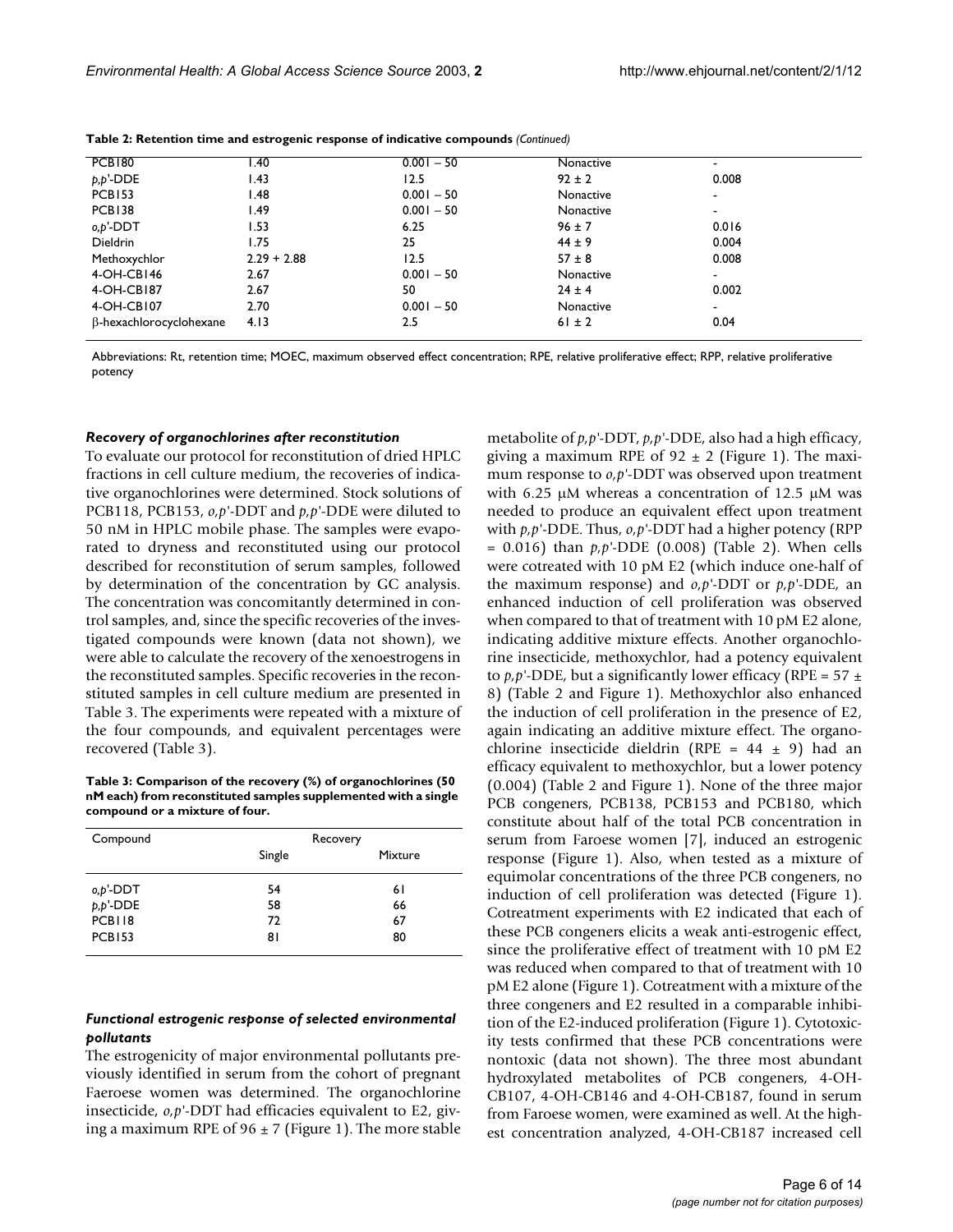

#### Figure 1

**E-Screen analysis of environmental pollutants.** MCF-7 cells were treated with the compound indicated in the absence ( $\circ$ ) or presence ( $\Box$ ) of 10 pM E2. After seven days of culture, cell proliferation was determined using the SRB assay. Results are expressed as the relative proliferative effect (RPE) to E2 (y-axis), and concentrations indicated are in  $\mu$ M (x-axis). Values shown are mean ± SD from triplicates at two or more independent experiments.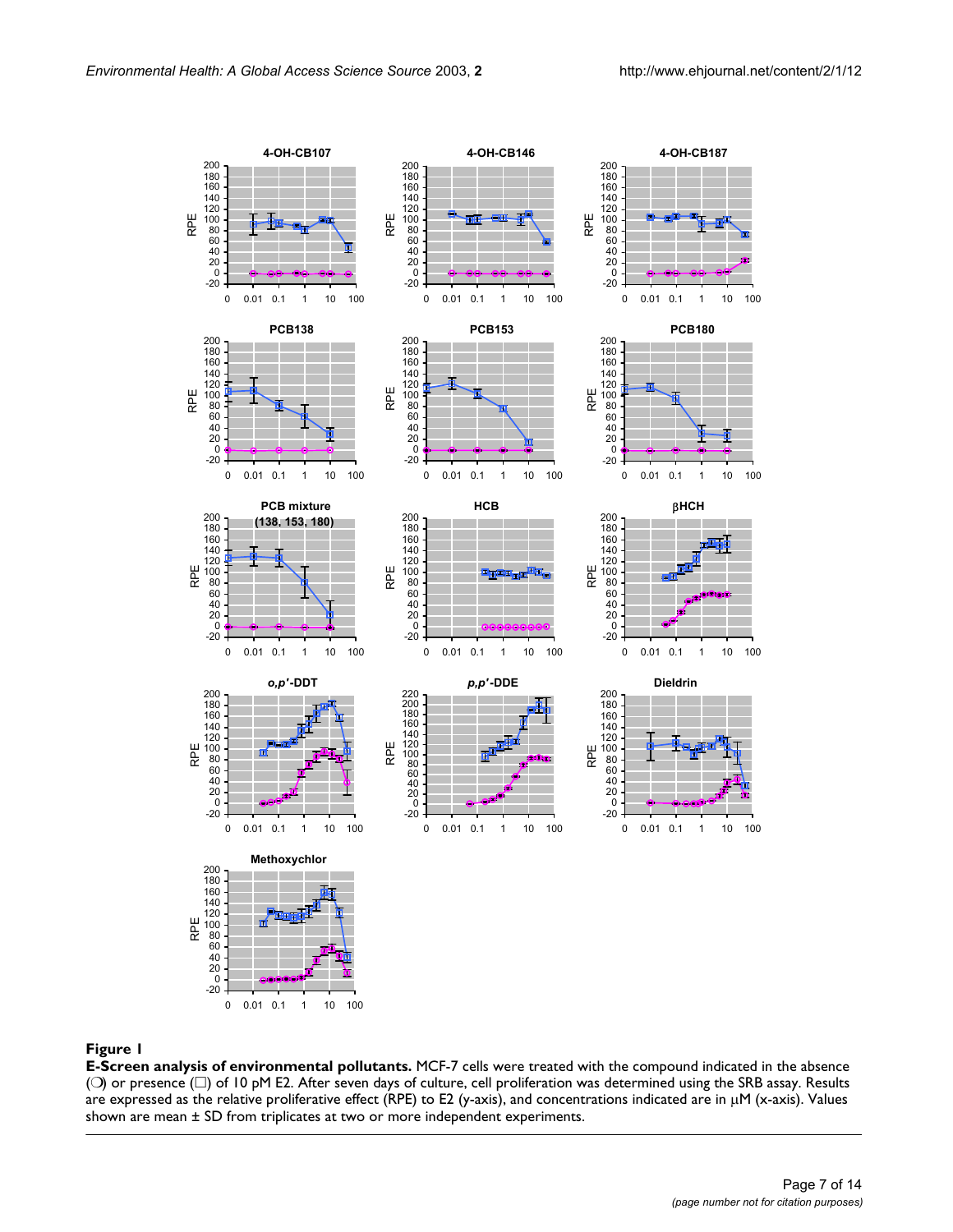proliferation reaching a maximum RPE of  $24 \pm 4$  whereas 4-OH-CB107 and 4-OH-CB146 did not induce cell proliferation in the concentration range tested (Figure 1). The prevalent environmental pollutant HCB, did not induce cell proliferation, nor affected the proliferative effect of 10 pM E2. In contrast, another environmental pollutant, β-HCH, induced a marked concentration-dependent induction of cell proliferation, reaching maximum RPE of 61  $\pm$ 2 upon treatment with a concentration of 2.5  $\mu$ M. As observed for *o,p'*-DDT, *p,p'*-DDE and methoxychlor, β-HCH enhanced the proliferative effect in cotreatment with 10 pM E2, indicating an additive mixture effect.

These results therefore indicate that the parent PCB congeners that constitute the main part of the PCBs present in serum do not cause an estrogenic effect but rather an antiestrogenic effect, though other persistent pollutants usually occurring along with the PCBs may cause an estrogenic effect.



### **Figure 3**

**Biomarker analysis of Fraction-1 from unexposed pregnant women.** Duplicate serum samples from two unexposed pregnant women (G1 and G2) from the control group were separated on HPLC, followed by E-Screen analysis of the reconstituted Fr-1 (0–5.5 minutes). Fr-1 was analyzed in the presence or absence of ICI as indicated. Results are expressed as the relative proliferative effect (RPE) to E2. Values shown are mean ± SD from triplicate wells.

#### *Functional estrogenic response of serum from women*

Using the biomarker assay the combined functional estrogenic response of Fr-1 was determined from samples obtained from non-pregnant female volunteers from the Danish control group. Most samples did not induce a significant induction of cell proliferation (Figure 2, blue bars). However, a few samples did induce a modest cell proliferation, thus supporting the notion that this biomarker assay is very sensitive.

Detailed studies were then performed to examine the serum estrogenicity of Fr-1 of serum samples from two pregnant women (35th and 39th week, respectively) from the Danish control group. Fr-1 from both pregnant women induced a marked cell proliferation reaching a maximum RPE of 73  $\pm$  4 and 38  $\pm$  3, respectively (Figure 3). Addition of 1 nM ICI 182,780, a pure anti-estrogen that completely blocks estrogen receptor (ER)-mediated responses, completely inhibited cell proliferation induced by Fr-1 of both samples (Figure 3), thus demonstrating that the induced cell proliferation was mediated via ER. Subsequent analyses of subfractions of Fr-1 indicated that the majority of the serum estrogenicity in both samples could be ascribed to two minor subfractions – namely s4 (1.8–2.3 min) and s8 (3.8–4.3 min) (Figure 4). The resulting effect of the pooled subfractions indicated an additive mixture effect of the estrogenic substances present in subfraction s4 and s8. Subfractions s4 and s8 were then analyzed by MS and the endogenous steroid 5αdihydroprogesterone was identified in subfraction s8 (data not shown), and subsequent E-Screen analysis indicated that 5α-dihydroprogesterone was a potent estrogenic compound with a maximum RPE of  $58 \pm 3$ (Table [2](#page-4-1)). In subfraction s4, the only identifiable compound with a steroid structure was cholesterol, but subsequent E-Screen analysis indicated that cholesterol or cholesterol metabolites potentially formed by the MCF-7 cells during the bioassay did not induce cell proliferation. However, although fatty acid esters of estrone or estradiol may be present in serum [17], their potential occurrence in subfraction s4 could not be documented.

To avoid false positive results, both subfractions s4 and s8 were removed to exclude possible pregnancy-related estrogens present in serum from pregnant women. The estrogenic response of the resulting Fr-1 extracts (Figure 2, purple bars) was not different from that of samples from non-pregnant women (Figure 2, blue bars) in this cohort, and the groups were therefore merged into one control cohort. Of this cohort, 22.7 % of the samples induced cell proliferation above the background level.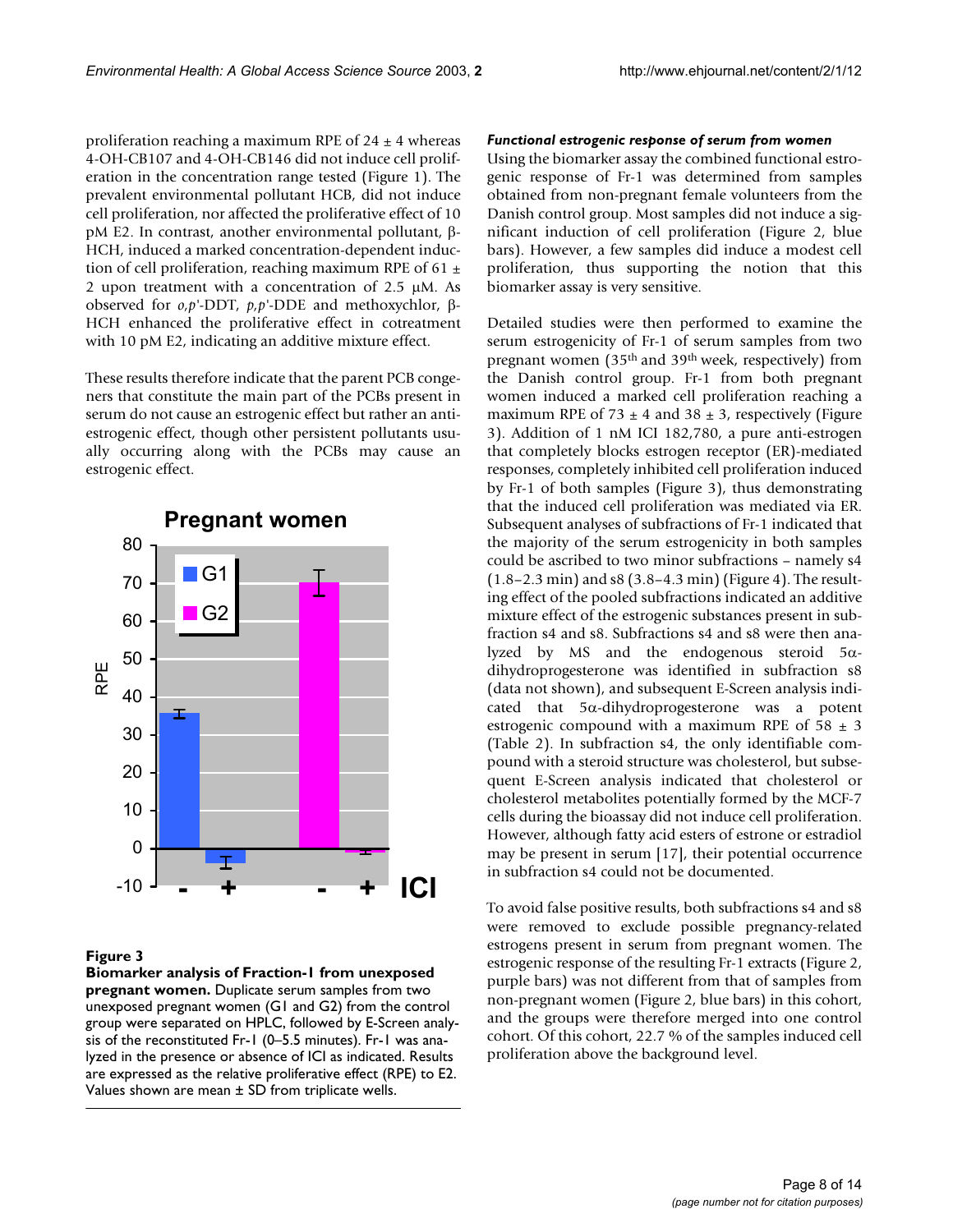

#### **Figure 2**

**Biomarker analysis of Fraction-1 from unexposed women.** Serum samples from unexposed pregnant (n = 30) (purple bars) and non-pregnant (n = 60) (blue bars) women were separated on HPLC, followed by E-Screen analysis of the reconstituted Fr-1 (0–5.5 minutes). For samples from pregnant women, subfractions s4 (1.8–2.3 minutes) and s8 (3.8–4.3 minutes) was removed before E-Screen analysis. Results are expressed as the relative proliferative effect (RPE) to E2. Values shown are mean ± SD from triplicate wells. The broken line represents the mean background of the experimental series (the mean of negative controls + 3x SD).

### *Functional estrogenic response of serum from PCBexposed women*

The serum estrogenicity was then determined from samples obtained from pregnant (34th week) Faroese women. After HPLC separation, subfractions s4 and s8 were removed as described above, and all samples were tested separately by E-Screen analysis as undiluted and as 5- and 10-fold dilutions; below we present the results from the undiluted samples.

As seen on Figure [5](#page-10-0)A, 68.1 % of the samples induced cell proliferation above the background level. Additionally, enhancing or inhibiting effects of Fr-1 were determined by co-treatment with 10 pM E2, which would induce onehalf of the maximum response in the E-Screen bioassay. A few (9.0 %) of the samples inhibited the effect of 10 pM E2. All of these samples also exhibited reduced estrogenicity as undiluted samples without E2, as compared to 5 fold dilutions without E2. Most of the remaining samples, when tested as undiluted samples, enhanced the effect of 10 pM E2 and the results from the unspiked extracts indicated that the mixture effect was additive (Figure [5](#page-10-0)B).

### *Correlation between environmental pollutant concentration and biomarker response*

The concentration of environmental pollutants in breast milk from the subjects examined had been determined by GC analyses (Heinzow B. Unpublished data). The biomarker results were compared with the lipid-based concentrations of PCBs and related pollutants. However, except for β-HCH, no statistically significant correlations were found between serum estrogenicity and any of the organochlorines analyzed (results not shown). The samples were then divided into two groups with high and low total PCB concentration, respectively, and the groups were compared with the pollutant levels individually. Again, no association with estrogenic response was observed. Correlation analyses between the serum antiestrogenic results and the lipid-based concentrations of PCBs and related pollutants were also performed but no statistically significant correlations were found between the biomarker response and any of the organochlorines analyzed.

### **Discussion**

#### *Estrogenicity of environmental pollutants*

The estrogenic activities of a range of individual compounds in this study confirm the reported estrogenicity of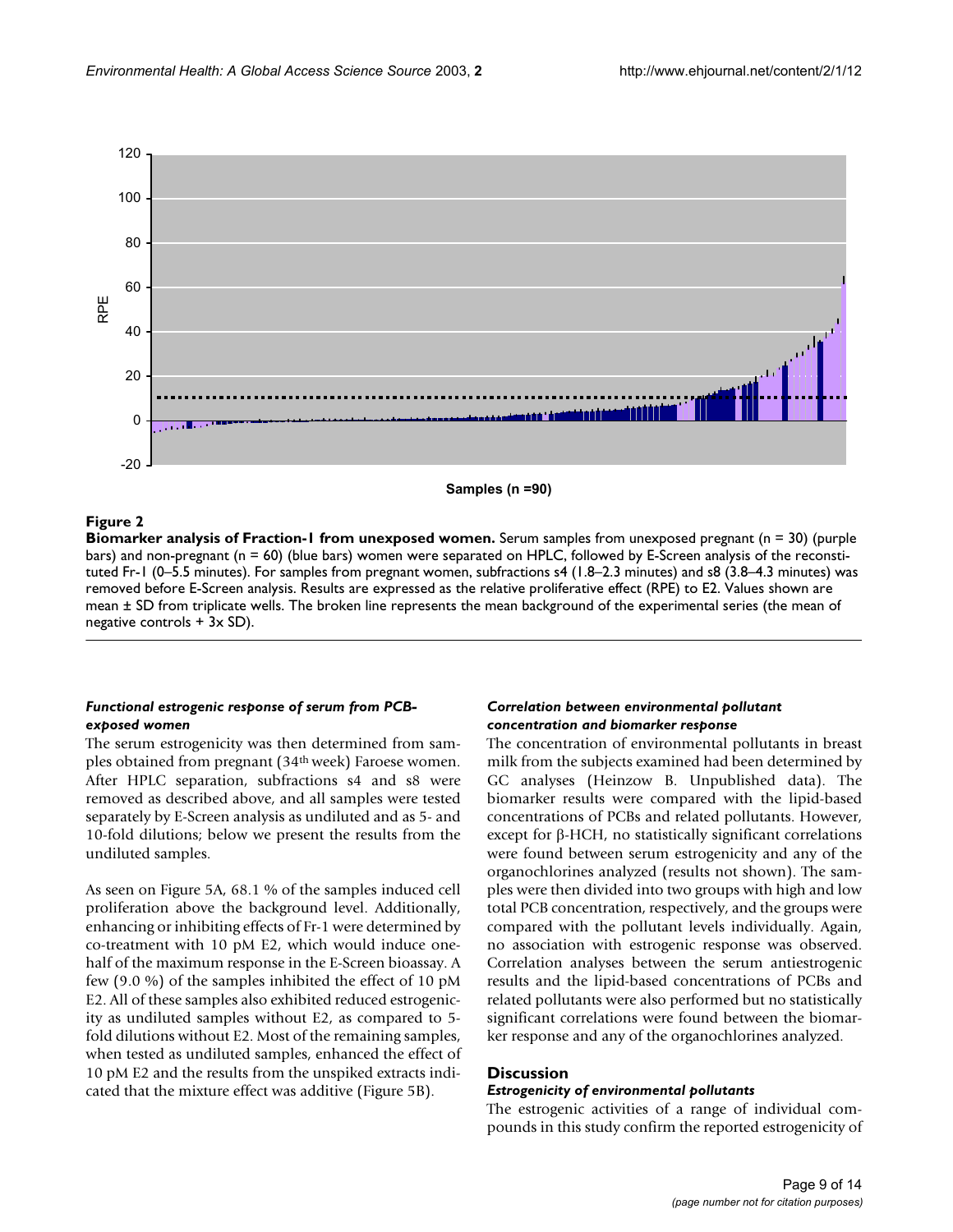

## Subfractions of Fr-1

### **Figure 4**

**Biomarker analysis of subfractions of Fraction-1 from pregnant women.** Duplicate serum samples from two pregnant women (G1 and G2) from the control group were separated on HPLC, and Fr-1 (0–5.5 minutes) was collected in ten subfractions (each 0.5 minutes), indicated as s1 to s10 on the figure. The subfractions from one of the duplicate samples from each woman were pooled after HPLC separation, as a positive control of the complete Fr-1. After reconstitution, the samples were analyzed by E-Screen. Results are expressed as the relative proliferative effect (RPE) to E2. Values shown are mean ± SD from triplicate wells. The broken line represents the background of the experiment (the mean of negative controls  $+ 3x$  SD). Asterisk  $(*)$  indicate significant difference ( $P < 0.05$ ) from background.

the persistent organochlorine insecticides, *o,p'*-DDT, methoxychlor and dieldrin [18–22]. The more stable metabolite of *p,p'*-DDT, *p,p'*-DDE, also induced cell proliferation in accordance with previous reports [20,23]. *p,p'*- DDE and PCBs constitute the major part of organochlorine residues found in human adipose tissue, milk or blood [7]. Depending on the position and number of chlorine substitutions, a range of endocrine disrupting properties has been reported for different classes of PCB congeners and their metabolites [24–32]. In the present study, the major congeners PCB138, PCB153 and PCB180 did not induce an estrogenic response in the E-Screen bioassay, but they weakly inhibited E2-induced cell proliferation when analyzed in combination with E2 indicating that these compounds might antagonize the activity of endogenous estrogen. Some of the effects previously ascribed to parent PCB congeners may rather be caused by more potent metabolites, e.g., hydroxylated metabolites [32]. We examined the estrogenicity of the three most abundant hydroxylated metabolites of PCBs in human serum, and 4-OH-CB187 was found to be weakly estrogenic at the highest concentration tested. The environmental pollutant β-HCH was also found to be a potent xenoestrogen, thus confirming earlier reports [33]. Additionally, the observed responses when cells were treated with β-HCH, *p,p'*-DDE or methoxychlor in combination with E2, were larger than the response of E2 alone, thereby indicating that these xenoestrogenic compounds act together with endogenous estrogen to produce an enhanced estrogenic effect. Thus, our results indicate that mixtures of estrogenic compounds seem to cause additive effects and thus support reports of additive effects of estrogenic compounds *in vitro* [34,35]. The data available are, however, too limited to allow a prediction of the combined estrogenic potential from a conventional chemical concentration profile of a serum sample.

#### *Establishment of the biomarker assay*

The HPLC method was optimized to allow extraction, separation and collection of mixtures of compounds in serum samples based on their polarity. The SPE columns used for the extraction in this study constitute a "universal" polymeric sorbent that is unique due to its balanced ratio of two monomers, the lipophilic divinylbenzene, and the hydrophilic N-vinylpyrrolidone, and allows extraction of acidic, basic, and neutral compounds in a wide range of polarities on a single SPE column. Furthermore, this mixed type of sorbent has a larger surface area and a greater capacity for a wide range of compounds than do silica-based materials [5].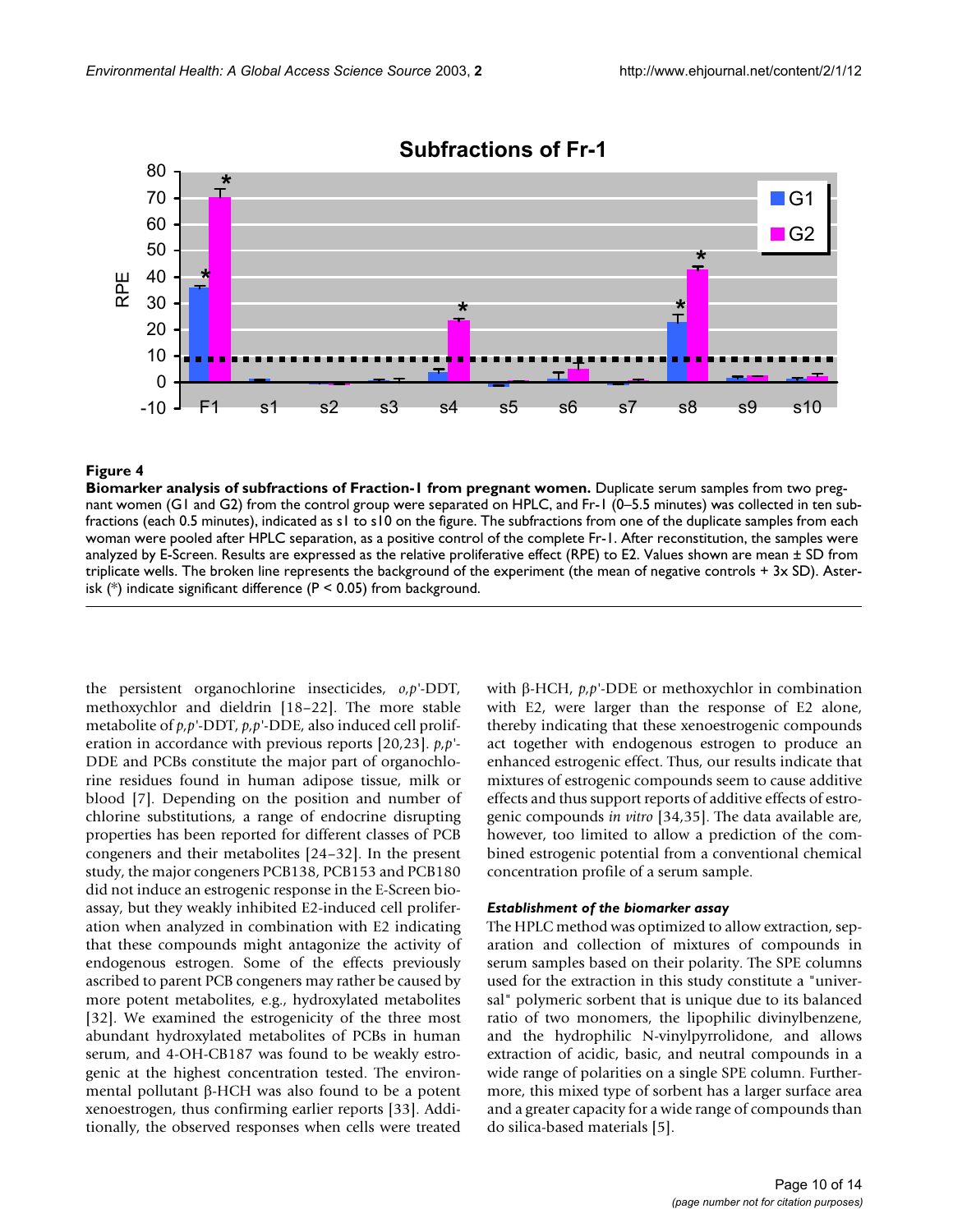<span id="page-10-0"></span>

### Samples (n =211)

### **Figure 5**

**Biomarker analysis of Fraction-1 from PCB-exposed pregnant women.** Serum samples (n = 211) from the Faroese cohort were separated on HPLC, followed by E-Screen analysis of the reconstituted Fr-1 in the absence (**A**) or presence (**B**) of 10 pM E2. Subfractions s4 and s8 was removed before E-Screen analysis. Results are expressed as the relative proliferative effect (RPE) to E2. Values shown are mean ± SD from triplicate wells. The broken line represents the background of the experimental series (the mean of negative controls  $+ 3x$  SD).

Our HPLC gradient system differs from that proposed by Sonnenschein, Soto and coworkers [1], because we implement a relatively long isocratic elution period prior to applying the gradient. By doing so, the lipophilic hormone-free elution period is condensed, and the elution period for midpolar compounds is expanded. This approach was chosen to increase the ability to separate compounds in the mid-polar region where endogenous hormones elute, thus allowing us to eliminate the endogenous hormones without loosing too many of the exogenous compounds.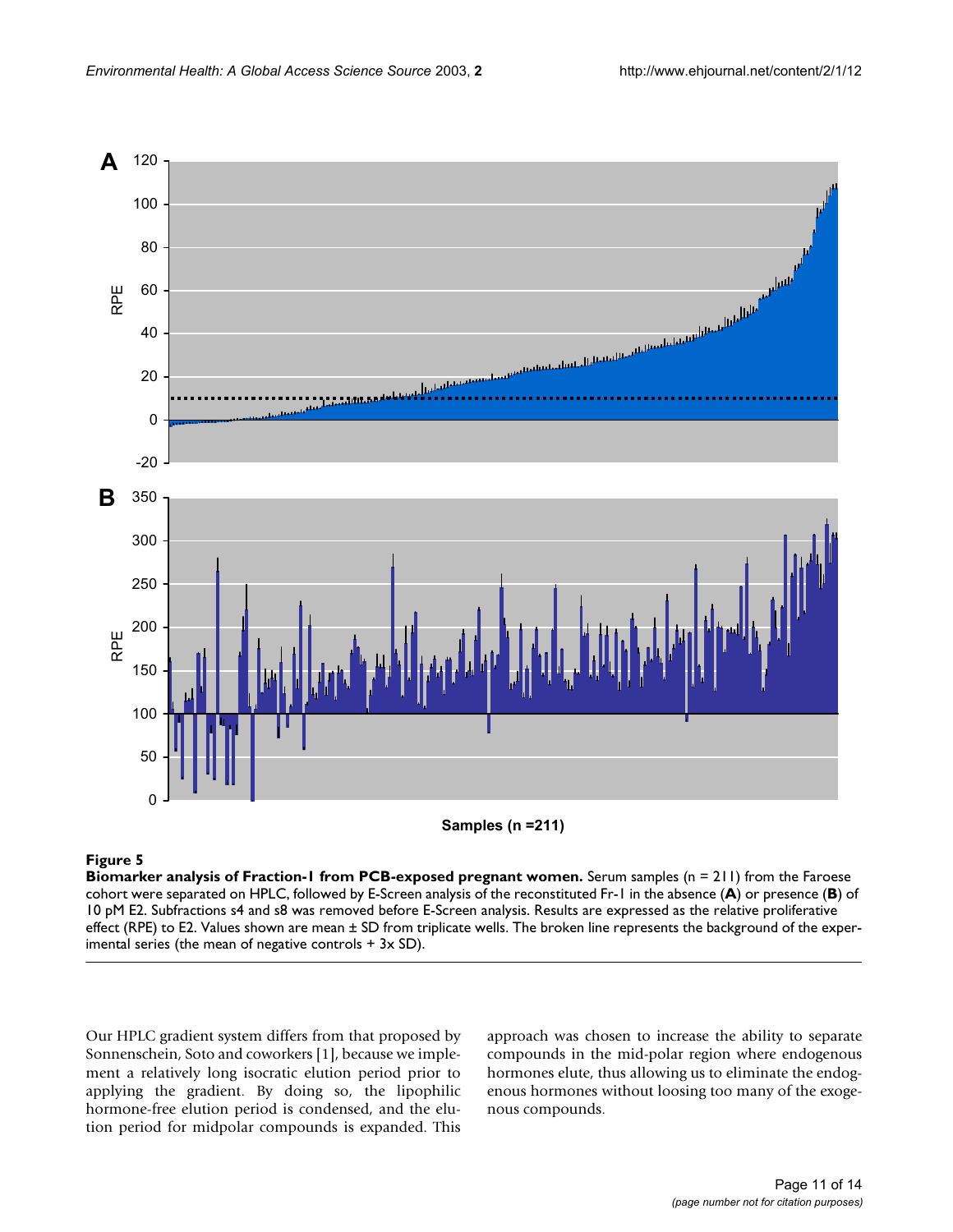A caveat that needs to be addressed is that the exclusion of specific fractions, equivalent to a certain range of polarities, will potentially also exclude some exogenous compounds with retention times (polarities) identical to the endogenous hormones. This is, of course, mainly a problem when separating unknown mixtures, as individual retention times of known compounds would otherwise be available. The wide range of compounds included in this study with individual retention times demonstrates the potential of this semi-preparative method. Thus, this method will allow the user to collect fractions for specific compounds, mixtures of compounds with known polarity, or to a total serum sample after exclusion of endogenous hormones. The HPLC separation may in principle be followed by a range of different effect monitoring assays depending on the compounds separated and the focus of the research. Our focus in this study was mixtures of exogenous compounds potentially acting as xenoestrogens.

The ability to separate, collect and analyze mixtures of exogenous compounds instead of individual chemicals is a significant feature allowing evaluation of combined effects of chemicals present below their individual noobserved-effect concentrations. To test estrogenic as well as anti-estrogenic effects of mixtures of chemicals in human serum, our improved *in vitro* E-Screen bioassay [6] is an effect monitoring system well suited to HPLC-separated extracts. Together, the semi-preparative separation and the E-Screen bioassay act as a biomarker that will allow us not only to test individual compounds, but also to address the problems related to environmental or occupational exposure to mixtures of xenoestrogens each present at low concentrations [35].

We have used this biomarker assay to study the combined functional estrogenic response in serum from pregnant women exposed to mixtures of PCBs and other persistent organochlorines. These compounds are lipophilic to an extent that allowed us to apply the HPLC-fraction eluting within the initial 5.5 minutes (after exclusion of two minor subfractions) for E-Screen analysis. In addition, this group of women had a high level of endogenous estrogens due to pregnancy, thus making the elimination of the endogenous hormones without loosing too many of the exogenous chemicals a challenging task.

### *Evaluation of Fraction-1 from PCB-exposed women*

The biomarker analysis showed large variations in serum estrogenicity within the cohort of PCB-exposed Faroese women and more than two samples out of three induced a positive estrogenic response. In the presence of E2, an increased induction of cell proliferation compared to that of E2 alone was observed in most of these samples, thus indicating additive mixture effects.

Although it was not a main objective of this study to search for individually causative chemicals, efforts were made to assess relationships between the biomarker data and the concentrations of major environmental pollutants present in milk fat from the same subjects. Except for β-HCH, we did not find any significant correlations between the functional estrogenic response and total PCB, PCB105, PCB118, PCB138, PCB153, PCB156 or PCB180, or other environmental pollutants such as *o,p'*-DDT, *p,p'*- DDE, HCB, or trans-nonachlor. These chemicals were analyzed as part of a routine battery of compounds that were selected for other reasons than endocrine disruption. However, because concentrations of persistent lipophilic compounds show collinearity, these pesticide residues and persistent industrial chemicals are likely to represent the overall body burden of persistent organohalogen compounds.

A likely explanation for the lack of significant correlation between concentrations of these chemicals and our biomarker results could be that the chemical analysis did not include the chemicals primarily responsible for the biomarker effect. In addition, the concentration of the individual compounds in human serum may be below the concentration that is needed to elicit effects in our *in vitro* cell proliferation assay. The combined response of the mixture present in serum might, however, be significantly enhanced, even when each single compound is present below its detectable effect limit. Kortenkamp and coworkers have shown that the combined effect of a mixture of xenoestrogens can produce a significant estrogenic response even when each individual xenoestrogen is present at a concentration that alone does not produce a detectable effect [34,35]. As a result, an explanation in terms of single causative compounds may not be expected, because humans are exposed to complex mixtures of environmental pollutants. A number of compounds, each present at low, perhaps ineffective concentrations, may act together to produce effects that are statistically significant in the biomarker assay. Thus, the lack of correlation speaks in favor of the biomarker assay, rather than against, as the method allows detection of the combined and functional xenoestrogenic response.

### **Conclusions**

This biomarker assay is recommended as an appropriate and useful tool for assessing the functional estrogenic potential of complex mixtures present in human serum. Because of the limited insight into the endocrine disrupting effects of single chemicals and their mixtures, it may provide a more accurate prediction of the endocrine disrupting impact than even the most detailed chemical analysis. Thus, even if the estrogenic activity of all compounds were known, the combined effect of possible additive and/or inhibiting interaction of xenoestrogens in a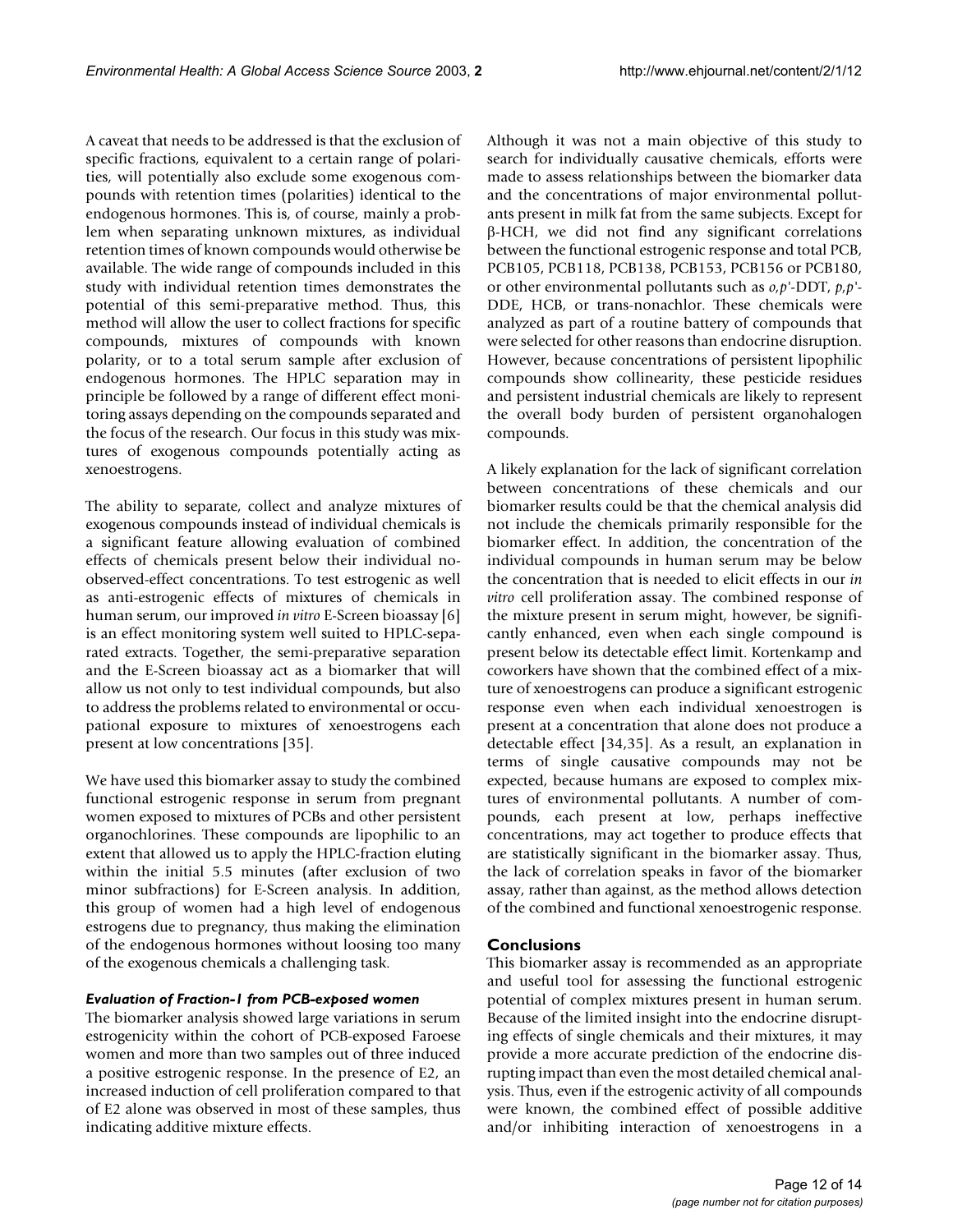biological sample may be difficult to predict from chemical analysis of single compounds alone.

Our finding of an increased average estrogenicity of serum extracts obtained from an exposed population merits attention and should inspire further studies into the causes of this response. Our results do not necessarily indicate an increased risk of adverse effects, but it should lead to further efforts to characterize this exposure and its possible effects. For such studies, this biomarker approach may serve as a useful supplement to standard exposure assessment.

### **List of abbreviations used**

4-OH-CB, hydroxylated metabolites of polychlorinated biphenyls; β-HCH, β-hexachlorocyclohexane; CT-FCS, charcoal/dextran-treated fetal calf serum; DMEM, Dulbecco's modified Eagle's medium; DMSO, dimethylsulfoxide; E2, 17β-estradiol; FCS, fetal calf serum; GC, gas chromatography; HCB, hexachlorobenzene; HEPES, 4-(2 hydroxyethyl)-1-piperazineethanesulfonic acid; HPLC, high-performance liquid chromatography; ICI, ICI 182,780; MOEC, maximum observed effect concentration; NPC, normal phase chromatography; *o,p*-DDT, *o,p*' dichlorodiphenyltrichloroethane; PCB, polychlorinated biphenyl; PE, proliferative effect; *p,p*-DDE, *p,p'*-dichlordiphenyldichlorethylen; RPE, relative proliferative effect; RPP, relative proliferative potency; SPE, solid-phase extraction; SRB, sulforhodamine B; TCA, trichloroacetic acid; Tris base, 2-amino-2-(hydroxymethyl)-1,3-propanediol.

#### **Competing interests**

None declared.

### **Authors' contributions**

THR, HRA, JBN, PW and PG participated in the design and coordination of the study. THR and FN performed the experimental work. THR drafted the manuscript. All authors read and approved the final manuscript.

#### **Additional material**

#### **Additional File 1**

*Retention time and estrogenic response of analyzed compounds. A comprehensive table of the compounds (including alkyl phenols, phthalates, PCBs, organochlorine and carbamate pesticides, oral contraceptives, and endogenous estrogens) that were used in this study to characterize the biomarker assay.*

Click here for file

[\[http://www.biomedcentral.com/content/supplementary/1476-](http://www.biomedcentral.com/content/supplementary/1476-069X-2-12-S1.doc) 069X-2-12-S1.doc]

#### **Acknowledgments**

We thank Ana Soto for providing MCF-7 BUS cells, Aake Bergman for hydroxylated PCBs, Astra Zeneca for ICI 182,780, Birger Heinzow for unpublished data on milk lipid concentrations, Ranja Bjerring and Vibeke K. Pedersen for technical assistance. We are grateful to the cohort families for their loyal support and to the competent staff at the Faroese Hospital System.

The study received its main financial support from the Danish Environmental Research Programme via the Danish Centre for Environmental Estrogen Research. Additional support was obtained from the Danish Health Research Council, from the National Institute of Environmental Health Sciences (ES 11681) and from the Danish Environmental Protection Agency as part of the environmental support program, Dancea – Danish Cooperation for Environment in the Arctic. The authors are solely responsible for all results and conclusions presented in this article, and do not necessarily reflect the position of the Danish Environmental Protection Agency.

#### **References**

- 1. Sonnenschein C, Soto AM, Fernandez MF, Olea N, Olea-Serrano MF and Ruiz-Lopez MD: **[Development of a marker of estrogenic](http://www.ncbi.nlm.nih.gov/entrez/query.fcgi?cmd=Retrieve&db=PubMed&dopt=Abstract&list_uids=7497650) [exposure in human serum.](http://www.ncbi.nlm.nih.gov/entrez/query.fcgi?cmd=Retrieve&db=PubMed&dopt=Abstract&list_uids=7497650)** *Clin Chem* 1995, **41:**1888-1895.
- 2. Soto AM, Fernandez MF, Luizzi MF, Oles Karasko AS and Sonnenschein C: **[Developing a marker of exposure to xenoestrogen](http://www.ncbi.nlm.nih.gov/entrez/query.fcgi?cmd=Retrieve&db=PubMed&dopt=Abstract&list_uids=9168009) [mixtures in human serum.](http://www.ncbi.nlm.nih.gov/entrez/query.fcgi?cmd=Retrieve&db=PubMed&dopt=Abstract&list_uids=9168009)** *Environ Health Perspect* 1997, **105 Suppl 3:**647-654.
- 3. Nielsen JB, Nielsen F, Andersen HR and Grandjean P: **A possible biomarker of exposure to xeno-estrogens.** *Epidemiology* 1998, **9 Suppl 4 :**S54-S54.
- 4. Rivas A, Fernandez MF, Cerrillo I, Ibarluzea J, Olea-Serrano MF, Pedraza V and Olea N: **[Human exposure to endocrine disrupt](http://www.ncbi.nlm.nih.gov/entrez/query.fcgi?cmd=Retrieve&db=PubMed&dopt=Abstract&list_uids=10.1034/j.1600-0463.2001.090302.x)[ers: standardisation of a marker of estrogenic exposure in](http://www.ncbi.nlm.nih.gov/entrez/query.fcgi?cmd=Retrieve&db=PubMed&dopt=Abstract&list_uids=10.1034/j.1600-0463.2001.090302.x) [adipose tissue](http://www.ncbi.nlm.nih.gov/entrez/query.fcgi?cmd=Retrieve&db=PubMed&dopt=Abstract&list_uids=10.1034/j.1600-0463.2001.090302.x)[.](http://www.ncbi.nlm.nih.gov/entrez/query.fcgi?cmd=Retrieve&db=PubMed&dopt=Abstract&list_uids=11430496)** *APMIS* 2001, **109:**185-197.
- 5. Bouvier ESP, Martin DM, Iraneta PC, Capparella M, Cheng YF and Philips DJ: **A novel polymeric reversed-phase sorbent for solid phase extraction.** *LCGC International* 1997, **10(9):**577-585.
- 6. Rasmussen TH and Nielsen JB: **[Critical parameters in the MCF-](http://www.ncbi.nlm.nih.gov/entrez/query.fcgi?cmd=Retrieve&db=PubMed&dopt=Abstract&list_uids=10.1080/13547500210132907)[7 cell proliferation bioassay \(E-Screen\)](http://www.ncbi.nlm.nih.gov/entrez/query.fcgi?cmd=Retrieve&db=PubMed&dopt=Abstract&list_uids=10.1080/13547500210132907)[.](http://www.ncbi.nlm.nih.gov/entrez/query.fcgi?cmd=Retrieve&db=PubMed&dopt=Abstract&list_uids=12171759)** *Biomarkers* 2002, **7:**322-336.
- 7. Grandjean P, Weihe P, Needham LL, Burse VW, Patterson D.G.,Jr., Sampson EJ, Jorgensen PJ and Vahter M: **[Relation of a seafood diet](http://www.ncbi.nlm.nih.gov/entrez/query.fcgi?cmd=Retrieve&db=PubMed&dopt=Abstract&list_uids=10.1006/enrs.1995.1064) [to mercury, selenium, arsenic, and polychlorinated biphenyl](http://www.ncbi.nlm.nih.gov/entrez/query.fcgi?cmd=Retrieve&db=PubMed&dopt=Abstract&list_uids=10.1006/enrs.1995.1064) [and other organochlorine concentrations in human milk](http://www.ncbi.nlm.nih.gov/entrez/query.fcgi?cmd=Retrieve&db=PubMed&dopt=Abstract&list_uids=10.1006/enrs.1995.1064)[.](http://www.ncbi.nlm.nih.gov/entrez/query.fcgi?cmd=Retrieve&db=PubMed&dopt=Abstract&list_uids=8757236)** *Environ Res* 1995, **71:**29-38.
- 8. Fangstrom B, Athanasiadou M, Grandjean P, Weihe P and Bergman A: **[Hydroxylated PCB metabolites and PCBs in serum from](http://www.ncbi.nlm.nih.gov/entrez/query.fcgi?cmd=Retrieve&db=PubMed&dopt=Abstract&list_uids=12204824) [pregnant Faroese women.](http://www.ncbi.nlm.nih.gov/entrez/query.fcgi?cmd=Retrieve&db=PubMed&dopt=Abstract&list_uids=12204824)** *Environ Health Perspect* 2002, **110:**895-899.
- 9. Stellman SD, Djordjevic MV, Muscat JE, Gong L, Bernstein D, Citron ML, White A, Kemeny M, Busch E and Nafziger AN: **[Relative abun](http://www.ncbi.nlm.nih.gov/entrez/query.fcgi?cmd=Retrieve&db=PubMed&dopt=Abstract&list_uids=9641493)dance of organochlorine pesticides and polychlorinated [biphenyls in adipose tissue and serum of women in Long](http://www.ncbi.nlm.nih.gov/entrez/query.fcgi?cmd=Retrieve&db=PubMed&dopt=Abstract&list_uids=9641493) [Island, New York.](http://www.ncbi.nlm.nih.gov/entrez/query.fcgi?cmd=Retrieve&db=PubMed&dopt=Abstract&list_uids=9641493)** *Cancer Epidemiol Biomarkers Prev* 1998, **7:**489-496.
- 10. Sjodin A, Hagmar L, Klasson-Wehler E, Bjork J and Bergman A: **[Influ](http://www.ncbi.nlm.nih.gov/entrez/query.fcgi?cmd=Retrieve&db=PubMed&dopt=Abstract&list_uids=11102293)[ence of the consumption of fatty Baltic Sea fish on plasma](http://www.ncbi.nlm.nih.gov/entrez/query.fcgi?cmd=Retrieve&db=PubMed&dopt=Abstract&list_uids=11102293) levels of halogenated environmental contaminants in [Latvian and Swedish men.](http://www.ncbi.nlm.nih.gov/entrez/query.fcgi?cmd=Retrieve&db=PubMed&dopt=Abstract&list_uids=11102293)** *Environ Health Perspect* 2000, **108:**1035-1041.
- 11. Smeds A and Saukko P: **[Identification and quantification of poly](http://www.ncbi.nlm.nih.gov/entrez/query.fcgi?cmd=Retrieve&db=PubMed&dopt=Abstract&list_uids=10.1016/S0045-6535(00)00313-1)[chlorinated biphenyls and some endocrine disrupting pesti](http://www.ncbi.nlm.nih.gov/entrez/query.fcgi?cmd=Retrieve&db=PubMed&dopt=Abstract&list_uids=10.1016/S0045-6535(00)00313-1)[cides in human adipose tissue from Finland](http://www.ncbi.nlm.nih.gov/entrez/query.fcgi?cmd=Retrieve&db=PubMed&dopt=Abstract&list_uids=10.1016/S0045-6535(00)00313-1)[.](http://www.ncbi.nlm.nih.gov/entrez/query.fcgi?cmd=Retrieve&db=PubMed&dopt=Abstract&list_uids=11513126)** *Chemosphere* 2001, **44:**1463-1471.
- 12. Hovander L, Malmberg T, Athanasiadou M, Athanassiadis I, Rahm S, Bergman A and Wehler EK: **[Identification of hydroxylated PCB](http://www.ncbi.nlm.nih.gov/entrez/query.fcgi?cmd=Retrieve&db=PubMed&dopt=Abstract&list_uids=10.1007/s002440010298) [metabolites and other phenolic halogenated pollutants in](http://www.ncbi.nlm.nih.gov/entrez/query.fcgi?cmd=Retrieve&db=PubMed&dopt=Abstract&list_uids=10.1007/s002440010298) [human blood plasma](http://www.ncbi.nlm.nih.gov/entrez/query.fcgi?cmd=Retrieve&db=PubMed&dopt=Abstract&list_uids=10.1007/s002440010298)[.](http://www.ncbi.nlm.nih.gov/entrez/query.fcgi?cmd=Retrieve&db=PubMed&dopt=Abstract&list_uids=11706375)** *Arch Environ Contam Toxicol* 2002, **42:**105-117.
- 13. Rogan WJ and Ragan NB: **[Chemical contaminants, pharmacok](http://www.ncbi.nlm.nih.gov/entrez/query.fcgi?cmd=Retrieve&db=PubMed&dopt=Abstract&list_uids=7737048)[inetics, and the lactating mother.](http://www.ncbi.nlm.nih.gov/entrez/query.fcgi?cmd=Retrieve&db=PubMed&dopt=Abstract&list_uids=7737048)** *Environ Health Perspect* 1994, **102 Suppl 11:**89-95.